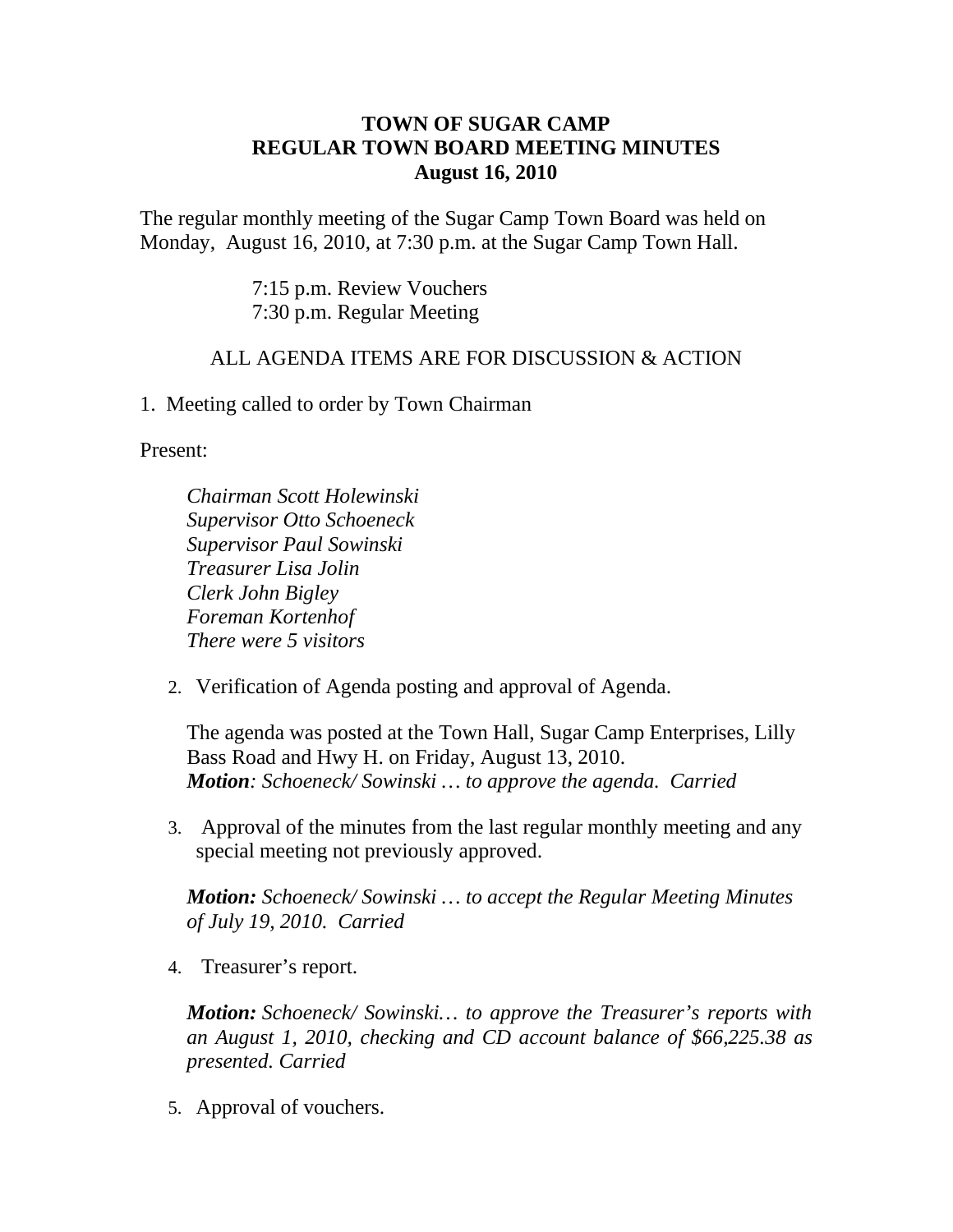*Motion: Sowinski/Schoeneck … to approve the vouchers of \$48,755.80 as presented. Carried*

- 6. Public Comments: *Gina Olson-gave information about her qualification for Clerk of Courts for Oneida County.*
- 7. Correspondences: *Oneida County Solid Waste Dept. Tire Recycling: will be September 11, 8 to 12 Learning in Retirement, Nicolet College Planning & Zoning subdivision Ordinance effective July 1, 2010 Received a copy on Oneida County Comprehensive Plan*
- 8. Old Business: *Joy Smogor – Neighborhood Watch: requested signs be put on at the corner of Tower Rd. and Indian Lake Rd.*

*Motion: Schoeneck/Sowinski …to accept proposal for Neighborhood Watch signs at Indian Lake Rd and Tower Rd. Carried*

- 9. New Business:
- A. Open Book and Adjourn Board of Review Date: New date will be Tuesday, October 26, 2010, Open Book 8:00 a.m. to 5:00 p.m., Board of Review 6:30 pm to 8:30 p.m.

Motion: Sowinski/Schoeneck …to set Open Book for October 26, 2010 from 8:00 am to 5:00 pm and Board of Review for October 26, 1020 from 6:s0 pm to 8:30 pm. Carried

B. October Board Meeting will be Tuesday, October 26 starting at 7:30 p.m.

No action needed

- C. Consider improvement around serving areas in the kitchen. Any action will depend on plans for overall building improvements to be determined at a later date.
- D. Consider purchase of new phones for town crew. Supervisor Schoeneck will work with Mike to purchase new phones.

No action taken.